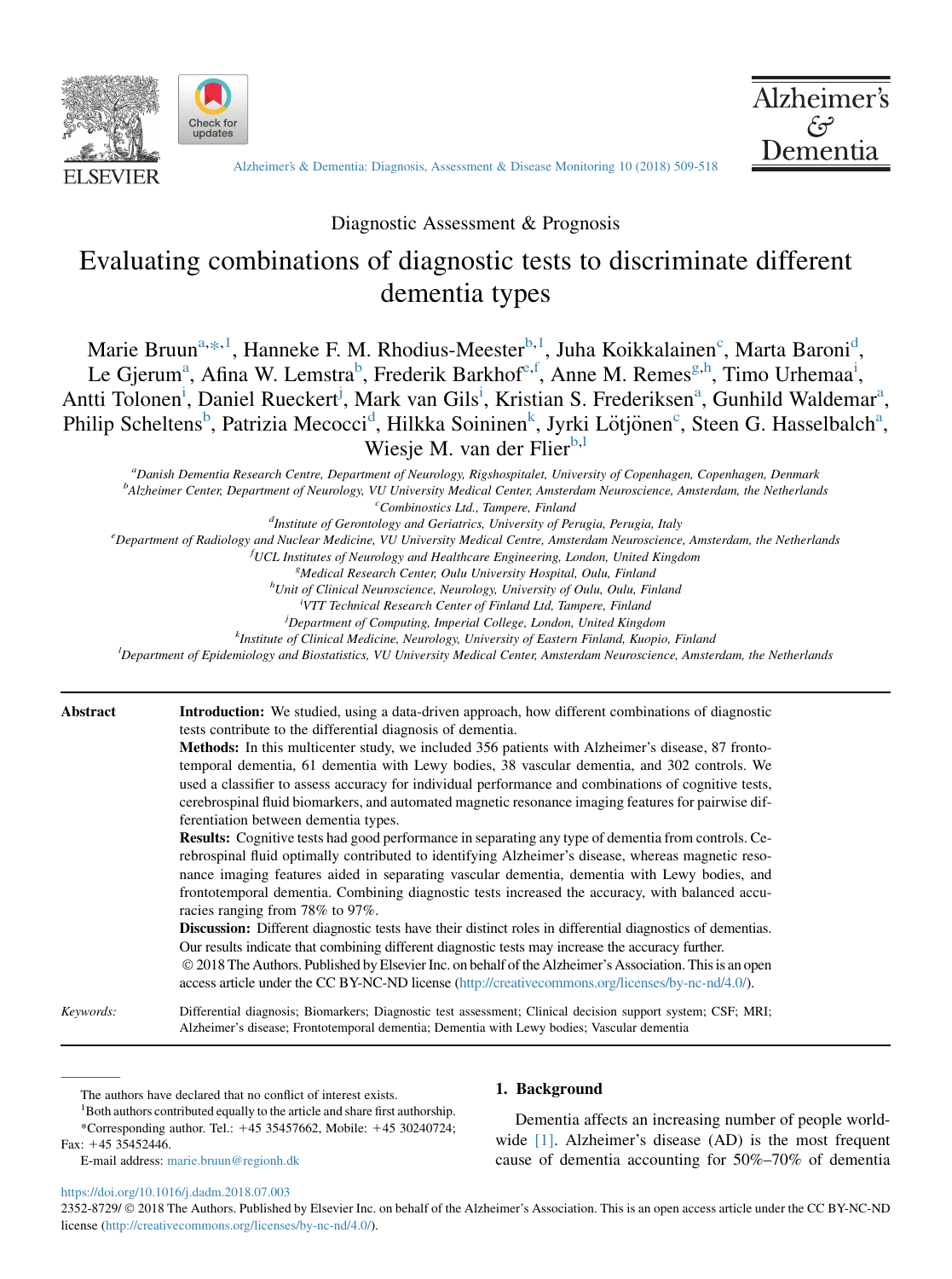cases [\[2\]](#page-8-0). Other common causes of dementia include vascular dementia (VaD), dementia with Lewy bodies (DLB), and frontotemporal dementia (FTD) [\[3–6\].](#page-8-0) To ensure appropriate pharmacological treatment, counseling, and inclusion in clinical trials, early and precise diagnosis of the underlying disease causing dementia is important.

Cognitive profiles differ between dementia types showing primarily memory impairment in AD, visuospatial and executive dysfunction in DLB, delayed cognitive processing in VaD, and mainly language, executive, and behavioral dysfunction in FTD, although considerable overlap exists [\[7,8\]](#page-8-0). Progress in biomarker development has provided new disease insights and improved accuracy of dementia diagnosis. This has led to an increasing role of biomarkers, such as those obtained from cerebrospinal fluid (CSF) measures and structural magnetic resonance imaging (MRI), in diagnostic criteria and guidelines [\[3–6\].](#page-8-0) CSF biomarkers can provide evidence for the presence of  $\beta$ amyloid 1–42  $(A\beta_{42})$  accumulation and downstream neuronal dementia in AD (tau and tau phosphorylated at threonine 181 [p-tau]), whereas isolated elevation of tau may also be seen in FTD, and intermediate concentrations of CSF biomarkers often occur in DLB and VaD [\[9,10\].](#page-8-0) On structural MRI, typical abnormalities for different causes of dementia have been described, such as hippocampal and parietal atrophy in AD, frontal-temporal atrophy in FTD, and profound white matter hyperintensities (WMHs) in VaD, whereas DLB presents with unspecific mild generalized atrophy [\[11–13\]](#page-8-0).

Despite these advances, differential diagnosis of dementia in terms of accurately identifying the underlying etiology remains challenging. First, biomarkers for other types of dementia are less developed than those for AD; and second, there is often overlap in underlying pathology and clinical presentation as most patients do not present in an archetypical fashion [\[9,11\]](#page-8-0). In addition, diagnostic guidelines remain relatively general and address one disease only. In reality, a clinician is often faced with a complex differential diagnostic task of simultaneously evaluating a range of potential diagnoses and combining data from multiple tests and biomarkers. More knowledge on performance and value of biomarkers in the differential diagnosis of dementia is therefore needed.

Combination of diagnostic tests, such as MRI and CSF, has been studied for AD and progression, but not previously for differential diagnosis in a multicenter cohort  $[14,15]$ . We used a classifier based on the Disease State Index (DSI) [\[16\]](#page-8-0) in a large cohort from four European memory clinics to differentiate between controls and patients with AD, FTD, DLB, and VaD. We used a data-driven approach to explore the diagnostic accuracy of commonly used clinical diagnostic tests, including cognitive tests, CSF biomarkers, and automated MRI features. Furthermore, we evaluated performance of all diagnostic tests combined and which combinations of tests were optimal for each pairwise comparison of diagnoses.

#### 2. Methods

#### 2.1. Subjects

We included 844 subjects, which were pooled from four different memory clinic-based cohorts: 543 subjects from the Amsterdam Dementia Cohort at the VU Medical Center Amsterdam [\[17,18\],](#page-8-0) 112 subjects from the Danish Dementia Research Center at Copenhagen University Hospital, Rigshospitalet, 139 subjects from the Department of Gerontology and Geriatrics of the University of Perugia, "S. Maria della Misericordia" Hospital of Perugia, and 50 subjects from the Department of Neurology from the University of Eastern Finland. Data from Rigshospitalet, University of Perugia, University of Eastern Finland, and 44 subjects from VU Medical Center had been collected as part of the PredictND study [\[19\].](#page-8-0) The remainder of VUmc subjects was included from Amsterdam Dementia Cohort. The pooled cohort consisted of subjects with the following diagnosis: 326 AD, 87 FTD, 61 DLB, 38 VaD, and 302 controls with subjective cognitive decline (SCD) [\(Table 1](#page-2-0)). Subjects were eligible for inclusion if brain MRI was available.

All subjects had received a standardized workup, including medical history, physical, neurological and neuropsychological assessment, MRI, laboratory tests, and a subset examination of CSF. Individuals were diagnosed as SCD when the cognitive complaints could not be confirmed by cognitive testing and criteria for mild cognitive impairment or dementia were not met. The diagnoses were established based on the following diagnostic criteria: the criteria of the NIA-AA for AD dementia [\[3\]](#page-8-0), the Rascovsky and Gorno-Tempini criteria for FTD [\[5,20\]](#page-8-0), the NINDS-AIREN criteria for VaD [\[4\]](#page-8-0), and the McKeith criteria for DLB [\[6,21\].](#page-8-0) All patients had provided written informed consent for their data to be used for research purposes.

## 2.2. Clinical assessment

#### 2.2.1. Neuropsychology

We used the Mini–Mental State Examination for global cognitive functioning [\[22\]](#page-9-0). For memory, the Consortium to Establish a Registry for Alzheimer's Disease word list memory test and the Rey Auditory Verbal Learning Task were included [\[23,24\]](#page-9-0). To measure cognitive processing speed and executive functioning, we used Trail Making Tests A and B (TMT-A and TMT-B, respectively) [\[25\]](#page-9-0). Language and executive functioning were tested by category fluency (animals) [\[26\].](#page-9-0) Missing data ranged from  $n = 1$  (Mini–Mental State Examination) to  $n = 31 (4%)$  (memory). To pool the different memory tests, we standardized Rey Auditory Verbal Learning Task and Consortium to Establish a Registry for Alzheimer's Disease memory tests per center to z-scores using SCD subjects.

#### 2.2.2. Cerebrospinal fluid biomarkers

The CSF biomarkers  $A\beta_{42}$ , total tau, and p-tau were measured with commercially available ELISA tests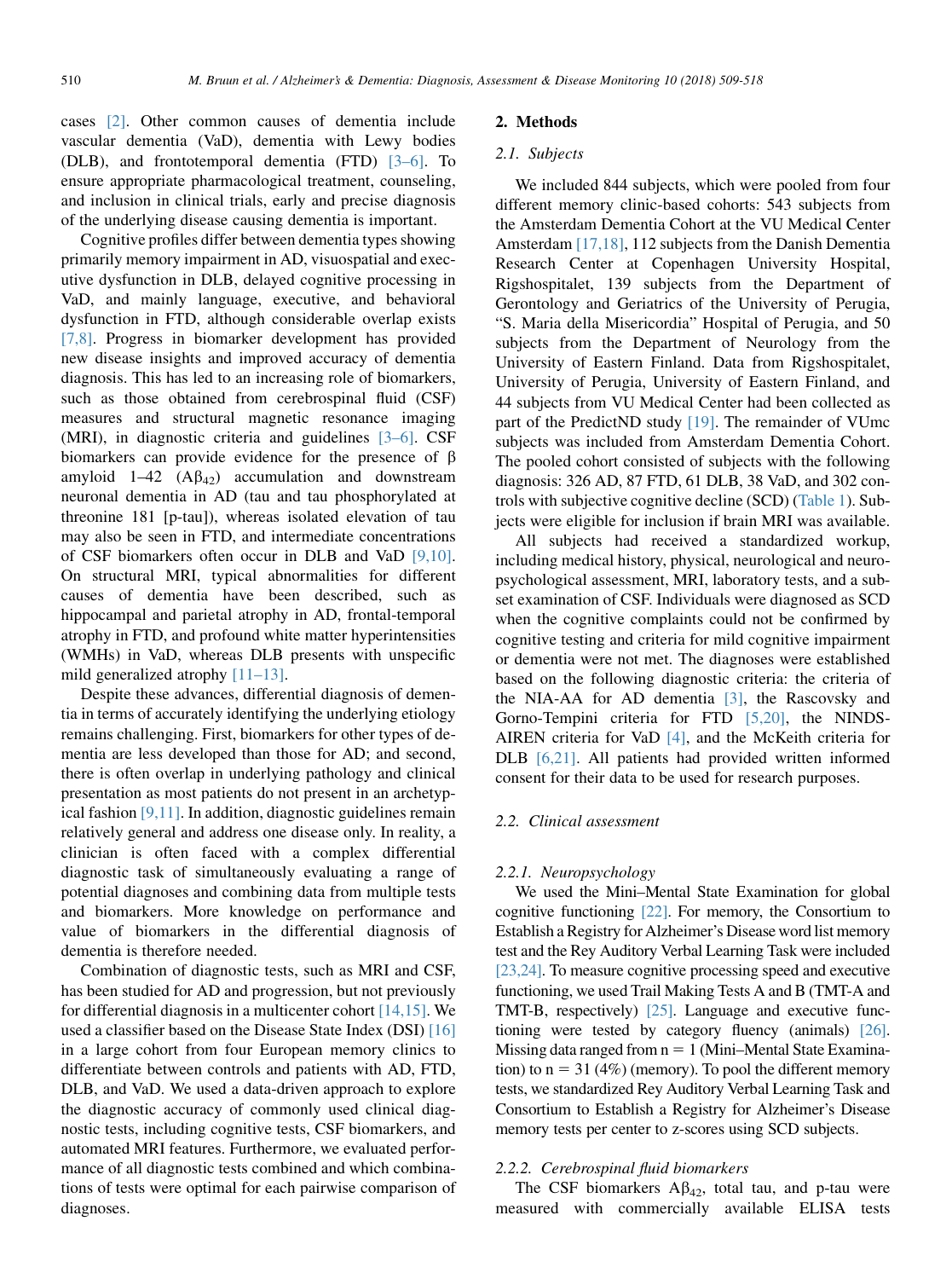<span id="page-2-0"></span>Table 1 Baseline characteristics according to baseline diagnosis

|                                 |             | Control,       | AD,            | FTD,           | VaD.            | DLB,           |                                                                    |
|---------------------------------|-------------|----------------|----------------|----------------|-----------------|----------------|--------------------------------------------------------------------|
|                                 | $\mathbf n$ | $n = 302$      | $n = 356$      | $n = 87$       | $n = 38$        | $n = 61$       | Group-wise comparisons when significant                            |
| Female, $n$ $(\%)$              | 844         | 168(56)        | 201(56)        | 39(45)         | 14(37)          | 9(15)          | Controls, $AD < FTD$ , $VaD < DLB$                                 |
| Age, in years                   | 844         | $63 \pm 9$     | $68 \pm 8$     | $63 \pm 7$     | $72 \pm 8$      | $69 \pm 8$     | Controls, $FTD < AD$ , DLB, VaD                                    |
| Cognitive tests                 |             |                |                |                |                 |                |                                                                    |
| <b>MMSE</b>                     | 840         | $29 \pm 1$     | $22 \pm 4$     | $24 \pm 5$     | $24 \pm 4$      | $23 \pm 4$     | Controls $>$ FTD, VaD, DLB $>$ AD                                  |
| Memory, learning                | 803         | $44 \pm 10$    | $23 \pm 9$     | $27 \pm 8$     | $25 \pm 8$      | $25 \pm 9$     | $\text{Controls} > \text{FTD} > \text{AD}$ , VaD, DLB              |
| Memory, recall                  | 803         | $9 \pm 3$      | $2 \pm 2$      | $4 \pm 3$      | $3 \pm 3$       | $4 \pm 3$      | Controls $>$ FTD, VaD, DLB $>$ AD                                  |
| TMT-A, in seconds               | 843         | $38 \pm 17$    | $93 \pm 76$    | $70 \pm 58$    | $112 \pm 82$    | $115 \pm 81$   | $\text{Controls} < \text{FTD} < \text{AD}, \text{VaD}, \text{DLB}$ |
| TMT-B, in seconds               | 829         | $86 \pm 42$    | $228 \pm 84$   | $188 \pm 93$   | $254 \pm 69$    | $261 \pm 73$   | Controls $\leq$ FTD $\leq$ AD, VaD, DLB                            |
| Animal fluency                  | 815         | $24 \pm 7$     | $13 \pm 5$     | $12 \pm 7$     | $11 \pm 4$      | $13 \pm 5$     | Controls $>$ AD, FTD, VaD, DLB                                     |
| CSF                             |             |                |                |                |                 |                |                                                                    |
| $A\beta_{42}$ , pg/mL           | 596         | $922 \pm 274$  | $530 \pm 167$  | $918 \pm 252$  | $727 \pm 264$   | $741 \pm 264$  | Controls, $FTD > VaD$ , $DLB > AD$                                 |
| Total tau, pg/mL                | 582         | $307 \pm 178$  | $690 \pm 407$  | $330 \pm 126$  | $314 \pm 162$   | $344 \pm 222$  | Controls, FTD, VaD, $DLB < AD$                                     |
| p-tau, pg/mL                    | 592         | $50 \pm 21$    | $85 \pm 39$    | $44 \pm 18$    | $44 \pm 18$     | $51 \pm 28$    | Controls, FTD, VaD, $DLB < AD$                                     |
| <b>MRI</b>                      |             |                |                |                |                 |                |                                                                    |
| Hippocampus, mL                 | 844         | $7.0 \pm 0.8$  | $5.7 \pm 0.9$  | $5.7 \pm 1.0$  | $6.0 \pm 1.0$   | $6.3 \pm 0.9$  | $\text{Controls} > \text{DLB} > \text{AD}$ , FTD, DLB              |
| Lateral ventricle, mL           | 844         | $29 \pm 15$    | $49 \pm 20$    | $46 \pm 20$    | $61 \pm 28$     | $43 \pm 15$    | Controls $\le$ AD, FTD, DLB $\le$ VaD                              |
| Inferior lateral ventricle, mL  | 844         | $1.3 \pm 0.5$  | $2.5 \pm 1.1$  | $3.1 \pm 2.0$  | $3.0 \pm 1.5$   | $.2.0 \pm 0.9$ | Controls $\leq$ DLB $\leq$ AD, FTD, VaD                            |
| Cortex, mL                      | 844         | $510 \pm 34$   | $462 \pm 29$   | $462 \pm 35$   | $453 \pm 29$    | $471 \pm 22$   | Controls $>$ AD, FTD, DLB $>$ VaD                                  |
| Frontal cortex, mL              | 844         | $201 \pm 15$   | $185 \pm 13$   | $179 \pm 19$   | $177 \pm 14$    | $189 \pm 10$   | Controls $>$ AD, DLB $>$ FTD, VaD                                  |
| Temporal cortex, mL             | 844         | $125 \pm 9$    | $109 \pm 10$   | $105 \pm 15$   | $114 \pm 10$    | $115 \pm 7$    | Controls $>$ VaD, DLB $>$ AD, FTD                                  |
| Medial temporal cortex, mL      | 844         | $20 \pm 2$     | $16 \pm 2$     | $16 \pm 3$     | $18 \pm 3$      | $18 \pm 2$     | Controls $>$ VaD, DLB $>$ AD, FTD                                  |
| Parietal cortex, mL             | 844         | $111 \pm 9$    | $99 \pm 8$     | $106 \pm 9$    | $97 \pm 7$      | $101 \pm 6$    | $\text{Controls} > \text{FTD} > \text{AD}$ , VaD, DLB              |
| Occipital cortex, mL            | 844         | $74 \pm 7$     | $68 \pm 7$     | $72 \pm 7$     | $66 \pm 8$      | $67 \pm 6$     | Controls, $FTD > AD$ , VaD, DLB                                    |
| Anterior versus posterior index | 844         | $-0.3 \pm 0.8$ | $-0.0 \pm 1.1$ | $-2.1 \pm 1.7$ | $-0.3 \pm 1.0$  | $0.0 \pm 0.8$  | Controls, AD, VaD, $DLB > FTD$                                     |
| WMH, mL                         | 844         | $2.8 \pm 4.7$  | $6.1 \pm 9.2$  | $3.8 \pm 8.7$  | $34.9 \pm 26.7$ | $4.4 \pm 6.0$  | Controls $\le$ AD, FTD, DLB $\le$ VaD                              |
| Cortical infarcts, mL           | 844         | $0.0 \pm 0.4$  | $0.1 \pm 2.1$  | $0.3 \pm 1.8$  | $4.1 \pm 6.8$   | $0.0 \pm 0.0$  | Controls, AD, FTD, DLB < VaD                                       |
| Lacunar infarcts, mL            | 844         | $0.0 \pm 0.0$  | $0.0 \pm 0.1$  | $0.0 \pm 0.0$  | $0.2 \pm 0.2$   | $0.0 \pm 0.0$  | Controls, AD, FTD, $DLB <$ VaD                                     |

Abbreviations: AD, Alzheimer's disease; FTD, frontotemporal dementia; VAD, vascular dementia; DLB, dementia with Lewy bodies; MMSE, Mini–Mental State Examination; TMT, Trail Making Test;  $A\beta_{42}$ ,  $\beta$  amyloid 1–42; p-tau, tau phosphorylated at threonine 181; WMH, white matter hyperintensity; MRI, magnetic resonance imaging; RAVLT, Rey Auditory Verbal Learning Task; CERAD, Consortium to Establish a Registry for Alzheimer's Disease.

NOTE. Data are presented as mean  $\pm$  SD, unless otherwise specified. Group differences were calculated using one-way ANOVA with post hoc Bonferroni for continuous variables. For categorical variables,  $\chi$ -square test was used.  $P < .05$  = significant.

NOTE. Memory: RAVLT values, using z-scoring for those with only CERAD. MRI: volumes are defined from image segmentations produced by a multi-atlas segmentation algorithm, and we report the sum of left and right, in mL.

NOTE. Voxel- and tensor-based morphometry features are computed separately for each disease pairs and reported in Appendix; also ROI-based grading consists of eight features, so reported in the [Supplementary Appendix](#page-8-0). MRI volumes are adjusted for head size.

(Innotest, Fujirebio, Ghent, Belgium) locally according to standard procedures. Raw data values were used for analysis. Analysis showed comparable values between the centers, and no further correction were performed (see [Supplementary Fig. 3A in Appendix](#page-8-0)). CSF data were available for 596 (71%) of the subjects.

#### 2.2.3. Imaging biomarkers

MRI scans were acquired on 1.5 T or 3 T scanners with slice thickness of 3D T1-weighted images  $\leq 1.5$  mm. MRI scans were available for all subjects. Imaging biomarkers were extracted from T1-weighted and fluid-attenuated inversion recovery images using image quantification methods, described in detail in [\[27\]](#page-9-0).

Volumes of 133 brain regions were defined from image segmentations produced by a multi-atlas segmentation algorithm [\[28\]](#page-9-0). We used the volumes of the following 10 clinically relevant regions as imaging biomarkers: hippocampus, inferior lateral ventricle, lateral ventricle, frontal cortex, medial temporal cortex, temporal cortex, temporal pole, parietal cortex, occipital cortex, and whole cortex. Furthermore, we derived from the volumes an imaging biomarker called anterior versus posterior index, which is defined as a ratio of the volumes at frontal and temporal lobe regions to the volumes at parietal and occipital lobe regions [\[29\].](#page-9-0)

In addition to volumetry, three other quantification methods were applied to T1 images: voxel-based morphometry (VBM), tensor-based morphometry (TBM), and automated region-of-interest (ROI)–based grading. VBM measures the local concentration of gray matter [\[30\]](#page-9-0), and TBM measures the local volume differences between images [\[31\]](#page-9-0). For each pair of diagnostic groups, we defined a pattern of locations where significant differences are found in the local concentration or volume. VBM and TBM indices used in this work measure how well a patient fits to these patterns. The ROI-based grading reconstructs a certain ROI of the patient image as a weighted linear combination of the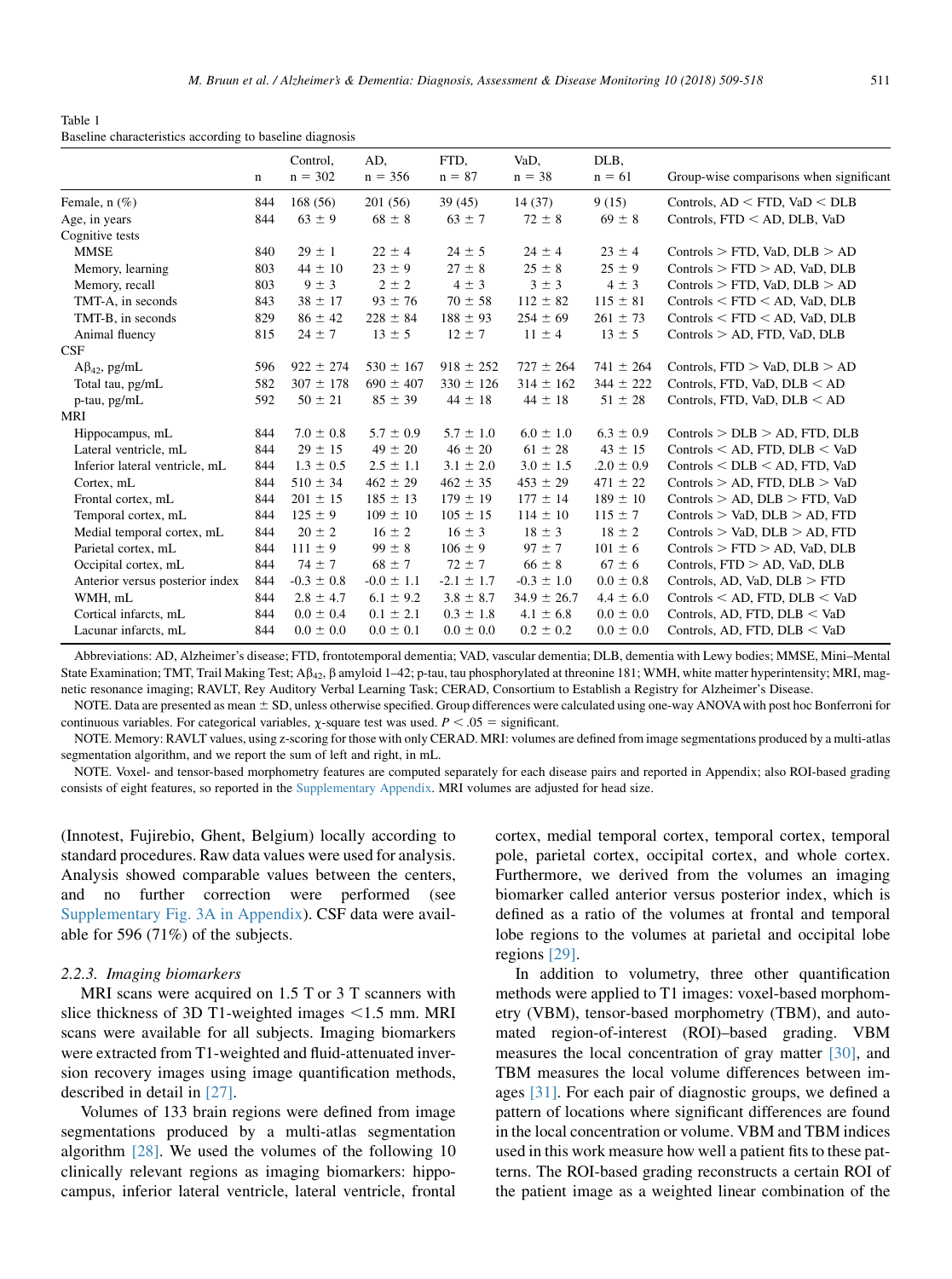corresponding ROIs from a library of reference images. In addition to the image itself, each reference image contains information about the subject's diagnostic label. The grading feature is defined as the share of the weights from the linear model having a certain diagnostic label. Eight grading features that describe the similarities to SCD, AD, FTD, and DLB data set images in the hippocampus and frontal lobe regions were computed [\[32\]](#page-9-0). Finally, vascular burden was measured with three features from fluid-attenuated inversion recovery images: volume of WMHs, volume of cortical infarcts, and volume of lacunar infarcts [\[27\].](#page-9-0) Additional technical information is available in [Appendix.](#page-8-0)

#### 2.3. Disease State Index

The DSI classifier used in this study is composed of two components: fitness and relevance [\[33\]](#page-9-0). Fitness of diagnostic test  $i$ , as a function of diagnostic test value  $x$ , is defined as

$$
f_i(x) = \frac{FN_i(x)}{FN_i(x) + FP_i(x)}
$$

;

where FN is the false negative rate and FP is the false positive rate if the value x is used to classify the diagnostic test. A fitness value of 0 indicates a high similarity to the negative group, for example, controls (or SCD), whereas a fitness value of 1 indicates a high similarity to the positive group, for example, AD. Relevance of a diagnostic test  $i$  defines how good that diagnostic test (combination) is in differentiating the negative and positive groups. Relevance is defined as sensitivity + specificity  $-1$ . Finally, DSI is computed for multiple diagnostic tests  $i$  as

$$
DSI = \frac{\sum_{i} \text{relevance}_{i} \times \text{fitness}_{i}}{\sum_{i} \text{relevance}_{i}}
$$

The DSI is a scalar value between 0 and 1 describing the similarity of the patient's data to comparison of each pair of diagnostic groups in the database  $[16,33]$ . In classification, the cutoff value is 0.5. The DSI classifier is an ensemble classifier, which by definition is able to deal with missing data and no imputation is needed.

## 2.4. Data analysis

Baseline characteristics were compared using parametric and nonparametric tests where appropriate. MRI volume biomarkers were corrected for the head size [\[34\]](#page-9-0), age, and sex [\[35\].](#page-9-0) Remaining markers were corrected for age and sex [\[35\]](#page-9-0). We assessed the performance of each individual diagnostic test in differentiating between diagnostic groups through pairwise comparison. Subsequently, we assessed the performance when combining the three groups of tests (cognitive tests, CSF biomarkers, and MRI features) in different compositions. We used the following performance metrics: balanced accuracy and area under the receiver operating characteristic curve (AUC). For two diagnostic groups, balanced accuracy can be defined simply as the average of sensitivity and specificity for one threshold and addresses the imbalance in the number of cases between different diagnostic groups. The AUC provides the percentage of area under the receiver operating characteristic curve representing true positive rates versus false positive rates across all possible thresholds. All performance measures were computed using 10-fold cross-validation. The diseasespecific patterns used in the VBM and TBM indices (see Section [2.2.3](#page-2-0)) were defined within this same crossvalidation procedure.

Feature selection is often applied because certain diagnostic tests can become redundant or irrelevant when using multiple tests. In DSI, less-relevant diagnostic tests have small weights, but they are not totally excluded from computations as happens in feature selection. Therefore, we applied finally a separate feature selection step to see which tests become selected in the optimal combination. Diagnostic tests were added one-by-one if the AUC increased. When the optimal sets of diagnostic tests are searched using cross-validation, each fold leads to a slightly different set of tests. Therefore, we applied feature selection to all data without cross-validation.

 $P < .05$  was considered significant. Statistical analyses were performed using SPSS, version 22 (IBM, Armonk, NY). A MATLAB toolbox created by Cluitmans et al. [\[36\]](#page-9-0) was used in the DSI analyses. The analyses were performed in MATLAB, version R2015b (MathWorks, Natick, MA).

#### 3. Results

## 3.1. Subjects

Baseline characteristics according to diagnostic groups are presented in [Table 1.](#page-2-0) Based on raw data comparison, controls performed better on neuropsychological testing and showed less atrophy on MRI features than all types of dementia. Subjects with AD scored lowest on memory tests and had lower  $A\beta_{42}$  and higher tau CSF biomarkers. Subjects with VaD were older, showed most vascular changes in MRI features (WMHs, and cortical and lacunar infarcts), and, together with subjects with DLB, performed slower on TMT-A and TMT-B. Subjects with FTD had lower anterior versus posterior index values.

Details on VBM and TBM features (computed separately for each disease pairs) and ROI-based grading (consisting of eight features) can be found in Appendix [\(Supplementary](#page-8-0) [Table 1A](#page-8-0)).

## 3.2. Accuracy of each diagnostic test for differentiation of diagnostic groups

[Table 2](#page-4-0) provides a detailed view of the performance of each individual diagnostic test for each pairwise comparison of diagnostic groups showing balanced accuracy and AUC. Cognitive tests and automated MRI features showed high accuracy for separating controls from patients with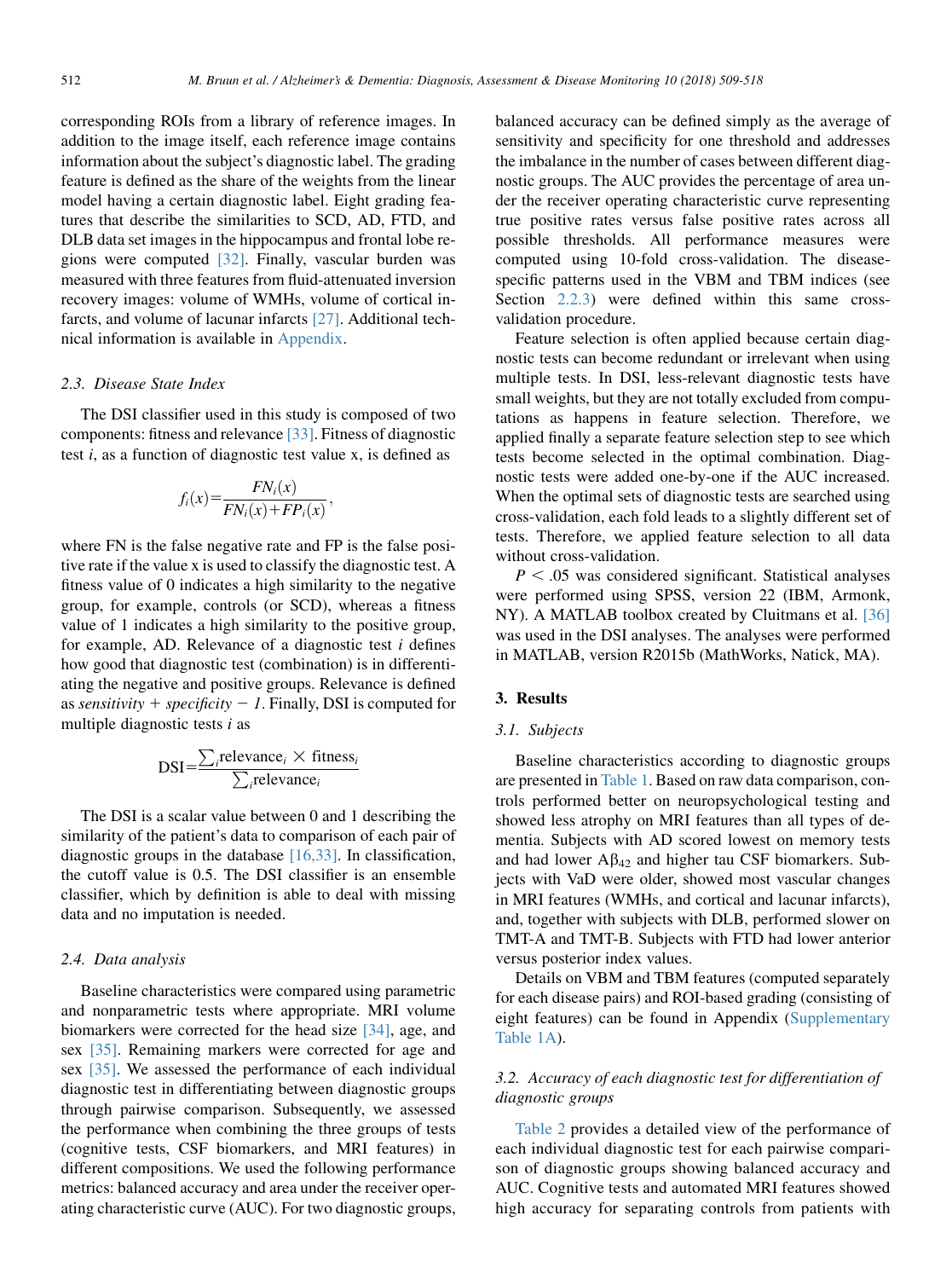#### <span id="page-4-0"></span>Table 2

Pairwise comparison of diagnostic groups for all diagnostic tests, reporting balanced accuracy and area under the ROC curve (Bal. Acc./AUC)

|                              |       |       | Controls Controls Controls Controls |            | AD         | AD    | AD         | <b>FTD</b> | <b>FTD</b> | VaD        |
|------------------------------|-------|-------|-------------------------------------|------------|------------|-------|------------|------------|------------|------------|
|                              | vs.   | vs.   | vs.                                 | vs.        | vs.        | vs.   | VS.        | VS.        | vs.        | vs.        |
|                              | AD    | FTD   | <b>VAD</b>                          | <b>DLB</b> | <b>FTD</b> | VaD   | <b>DLB</b> | <b>VAD</b> | <b>DLB</b> | <b>DLB</b> |
| <b>Cognitive tests</b>       |       |       |                                     |            |            |       |            |            |            |            |
| <b>MMSE</b>                  | 91/97 | 82/89 | 83/91                               | 88/94      | 60/65      | 53/60 | 54/61      | 55/55      | 55/55      | 46/44      |
| Memory, learning             | 87/94 | 83/90 | 86/91                               | 83/90      | 61/63      | 60/60 | 54/57      | 43/45      | 56/56      | 55/52      |
| Memory, recall               | 89/95 | 81/88 | 80/88                               | 75/85      | 67/68      | 63/68 | 72/76      | 47/46      | 52/57      | 58/59      |
| TMT-A                        | 75/82 | 71/77 | 84/89                               | 83/91      | 55/58      | 57/60 | 57/62      | 63/68      | 66/71      | 47/52      |
| TMT-B                        | 82/91 | 76/84 | 89/94                               | 90/94      | 58/59      | 43/46 | 53/52      | 61/60      | 64/61      | 36/39      |
| Animal fluency               | 82/90 | 77/88 | 89/96                               | 79/88      | 55/57      | 60/62 | 56/51      | 53/52      | 54/56      | 58/61      |
| <b>CSF</b>                   |       |       |                                     |            |            |       |            |            |            |            |
| AB42                         | 83/88 | 50/49 | 58/67                               | 63/67      | 82/90      | 69/73 | 67/75      | 58/67      | 61/67      | 50/45      |
| Total tau                    | 75/83 | 58/59 | 40/42                               | 54/51      | 75/80      | 76/83 | 77/81      | 63/62      | 58/57      | 57/53      |
| P-tau                        | 70/79 | 59/60 | 59/62                               | 56/54      | 77/84      | 75/85 | 71/78      | 49/48      | 46/47      | 53/58      |
| <b>MRI</b>                   |       |       |                                     |            |            |       |            |            |            |            |
| Hippocampus                  | 77/86 | 79/85 | 70/74                               | 64/67      | 50/48      | 62/65 | 69/73      | 64/65      | 72/74      | 56/59      |
| Lateral ventricle            | 75/81 | 74/81 | 76/84                               | 68/73      | 46/45      | 58/58 | 56/60      | 58/57      | 57/61      | 65/68      |
| Inferior lateral ventricle   | 79/85 | 78/87 | 79/88                               | 64/69      | 59/60      | 50/51 | 61/68      | 50/54      | 67/74      | 63/72      |
| Temporal pole                | 72/80 | 84/89 | 68/70                               | 64/68      | 68/74      | 55/60 | 60/66      | 73/79      | 76/82      | 59/57      |
| Cortex                       | 77/85 | 79/85 | 81/84                               | 71/76      | 56/57      | 43/42 | 61/63      | 54/55      | 65/68      | 62/64      |
| Frontal cortex               | 69/76 | 77/83 | 76/81                               | 65/67      | 59/65      | 60/62 | 57/61      | 54/57      | 66/72      | 67/70      |
| Temporal cortex              | 81/87 | 82/87 | 71/74                               | 73/79      | 58/61      | 64/67 | 63/69      | 66/72      | 66/74      | 48/47      |
| Medial temporal cortex       | 81/89 | 82/88 | 66/72                               | 66/74      | 58/61      | 66/69 | 67/73      | 71/74      | 74/77      | 41/37      |
| Parietal cortex              | 72/80 | 61/66 | 74/82                               | 64/73      | 61/64      | 43/38 | 57/60      | 56/65      | 40/46      | 57/61      |
| Occipital cortex             | 62/67 | 57/60 | 62/70                               | 65/70      | 57/58      | 51/54 | 59/57      | 58/62      | 61/65      | 52/48      |
| Anterior vs. Posterior index | 54/56 | 77/84 | 38/35                               | 56/61      | 79/85      | 54/56 | 52/53      | 72/82      | 81/88      | 61/60      |
| Global VBM-index             | 82/89 | 84/91 | 88/92                               | 77/84      | 65/71      | 52/48 | 67/73      | 59/65      | 77/84      | 60/69      |
| Global TBM-index             | 80/87 | 85/90 | 87/91                               | 73/81      | 70/77      | 59/64 | 57/61      | 82/88      | 72/80      | 61/70      |
| ROI-based grading            | 83/91 | 81/91 | 83/88                               | 73/80      | 68/76      | 54/62 | 65/71      | 66/70      | 73/78      | 64/67      |
| Vascular burden              | 61/64 | 55/54 | 87/94                               | 59/58      | 55/58      | 84/90 | 48/49      | 86/91      | 44/44      | 85/92      |

Abbreviations: ROC, receiver operating characteristic; AD, Alzheimer's disease; FTD, frontotemporal dementia; VaD, vascular dementia; DLB, dementia with Lewy bodies; MMSE, Mini–Mental State Examination; TMT, Trail Making Test;  $A\beta_{42}$ ,  $\beta$  amyloid 1–42; p-tau, tau phosphorylated at threonine 181; VBM, voxel-based morphometry; TBM, tensor-based morphometry; ROI, Region of interest; WMH, white matter hyperintensity; AUC, area under the receiver operating characteristic curve; Bal.Acc., balanced accuracy; ROC, receiver operating characteristic; RAVLT, Rey Auditory Verbal Learning Task; CERAD, Consortium to Establish a Registry for Alzheimer's Disease.

NOTE. For each pairwise comparison of two diagnostic groups, a balanced accuracy and AUC (Bal.Acc./AUC) are presented for each diagnostic test. Balanced accuracies 85%–100% are highlighted in dark green. The gradually lighter shades of green indicate lower balanced accuracy with white being at or below 50. Both balanced accuracy and AUC are reported as percentage values (%).

NOTE. Memory: RAVLT values, using z-scoring for those with only CERAD. MRI: volumes are defined from image segmentations produced by a multi-atlas segmentation algorithm. Anterior versus posterior index: index between anterior and posterior weighted volumes. ROI-based grading: based on hippocampus region of interest. The classification for "grading" consists of eight grading features and "vascular burden" consists of three features: volume of WMHs, volume of cortical infarcts, and volume of lacunar infarcts.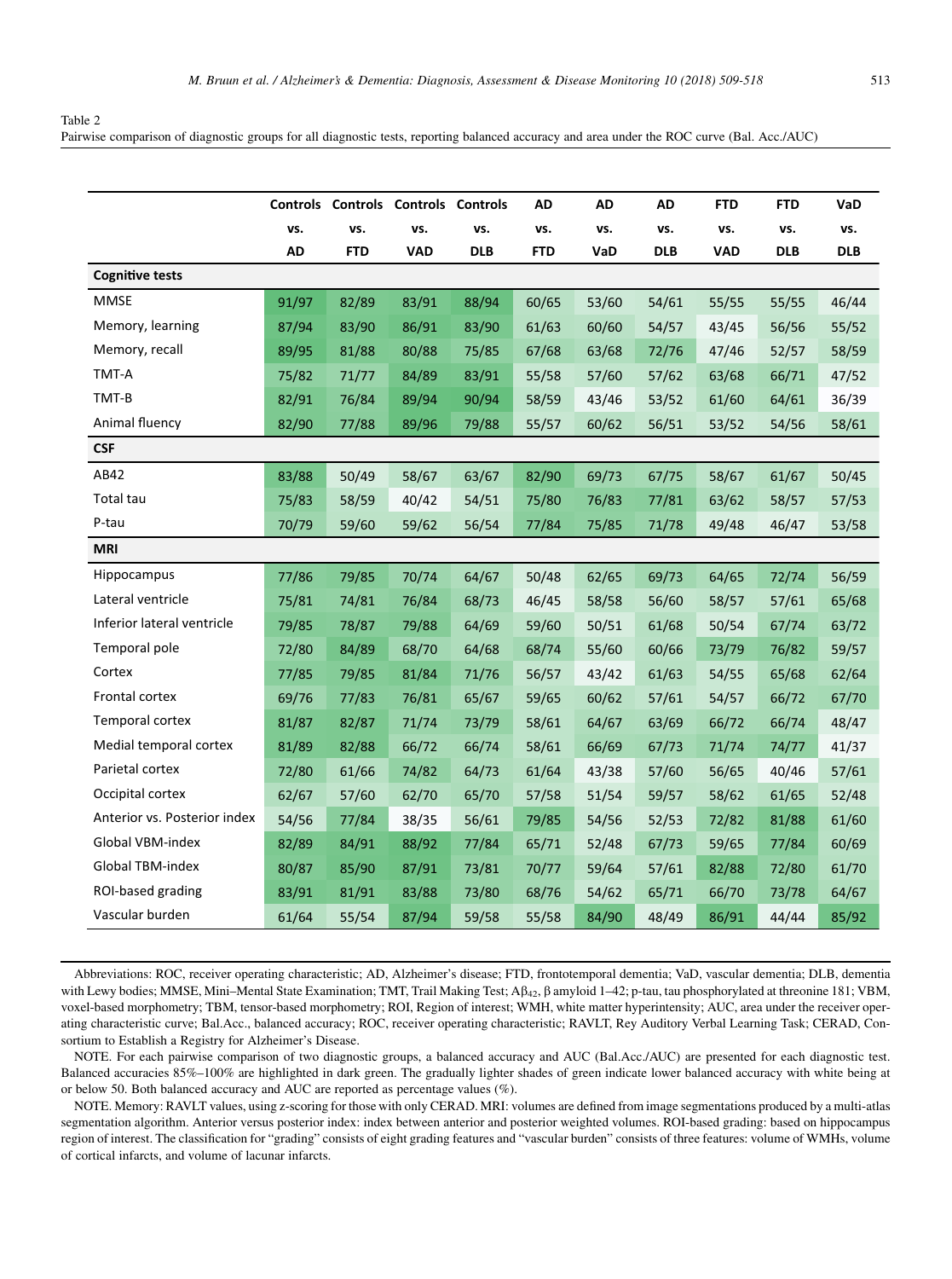any type of dementia. However, cognitive tests had low accuracy in differentiating between types of dementia. CSF biomarkers had the highest accuracy for differentiating AD from other types of dementia, and especially,  $A\beta_{42}$ had high separating performance for AD vs. FTD. Vascular burden features were the most important diagnostic tests to identify VaD, also in the AD vs. VaD comparison. Automated MRI quantification features had the highest performance for separating FTD and DLB from other diagnostic groups. Especially, the medial temporal cortex volume, anterior versus posterior index, and ROI-based grading feature supported differentiation of FTD and DLB from controls, AD, and VaD, but also the pairwise comparison FTD vs. DLB. The anterior versus posterior index performed almost as well as  $A\beta_{42}$  for separating AD and FTD and had the highest accuracy in the FTD vs. DLB comparison. When we repeated the analysis in a subset with complete data only, results were comparable (data not shown).

## 3.3. Combinations of diagnostic tests for differentiation between diagnostic groups

Table 3 shows, for each pairwise comparison of diagnostic groups, the balanced accuracies and AUC for different combinations of the three groups of tests (cognitive tests, CSF, and MRI), using all tests without a specific feature selection. The best group of tests for differentiation of AD was CSF biomarkers. Combined MRI features generally achieved a high performance, especially in pairwise comparison including VaD or FTD. Except for pairwise comparisons including VaD and FTD vs. DLB, accuracy increased for all diagnostic pairs compared with the best single diagnostic tests in [Table 2](#page-4-0) when combining all tests, ranging from 78% (for VaD vs. DLB) to 97% (for controls vs. AD).

[Table 4](#page-6-0) presents the optimal sets of diagnostic tests for each pairwise diagnostic comparison using feature selection. The results show that each of the optimal set of tests was different. Overall, the optimized combinations separating controls from dementia were a composition of cognitive tests and MRI. For AD vs. FTD, the inclusion of only CSF biomarkers provided the highest accuracy, whereas for separation of FTD vs. VaD and VaD vs. DLB, only MRI features were included. For AD vs. VaD, AD vs. DLB, and FTD vs. DLB, different combinations of cognitive tests, CSF biomarkers, and MRI features provided the best performance.

## 4. Discussion

In this multicenter study, we determined the diagnostic performance of cognitive tests, CSF biomarkers, and automated MRI features in differential diagnosis of dementia using a data-driven approach in a multicenter memory clinic cohort. Our results show the performance of individual diagnostic tests differed between pairwise comparisons of diagnostic groups. Moreover, combining diagnostic tests improved accuracy for pairwise diagnostic comparison.

We used the DSI classifier that can deal with missing data and make pairwise comparisons [\[16\]](#page-8-0). Previously, we have shown this classifier capable of separating different types of dementia with high accuracy using retrospective data from one memory clinic [\[37\]](#page-9-0). We extended this work by

Table 3

Performance of diagnostic tests for each pairwise comparison for individual or combined groups of tests, reporting balanced accuracy and area under the ROC curve (Bal.Acc./AUC)

|                             | <b>Controls</b> | <b>Controls</b> | <b>Controls</b> | <b>Controls</b> | AD         | <b>AD</b> | <b>AD</b>  | <b>FTD</b> | <b>FTD</b> | VaD        |
|-----------------------------|-----------------|-----------------|-----------------|-----------------|------------|-----------|------------|------------|------------|------------|
|                             | vs.             | VS.             | vs.             | vs.             | vs.        | VS.       | vs.        | VS.        | vs.        | vs.        |
|                             | AD              | <b>FTD</b>      | <b>VAD</b>      | <b>DLB</b>      | <b>FTD</b> | VaD       | <b>DLB</b> | <b>VAD</b> | <b>DLB</b> | <b>DLB</b> |
| Cognitive tests             | 95/98           | 87/94           | 95/98           | 92/97           | 64/70      | 62/69     | 68/76      | 59/64      | 62/68      | 57/58      |
| <b>CSF</b>                  | 83/91           | 57/67           | 60/63           | 59/65           | 85/92      | 76/87     | 76/83      | 60/64      | 60/65      | 46/48      |
| <b>MRI</b>                  | 86/93           | 86/92           | 87/94           | 79/84           | 70/79      | 80/90     | 65/75      | 82/89      | 75/84      | 78/84      |
| Cognitive tests + CSF       | 96/99           | 86/94           | 95/98           | 92/96           | 82/86      | 78/81     | 78/85      | 66/67      | 64/71      | 53/56      |
| Cognitive tests + MRI       | 96/99           | 92/97           | 96/98           | 92/97           | 73/81      | 78/87     | 75/80      | 80/89      | 77/85      | 77/82      |
| $CSF + MRI$                 | 89/95           | 87/91           | 87/92           | 79/83           | 83/89      | 83/91     | 79/83      | 83/89      | 76/85      | 76/83      |
| Cognitive tests + CSF + MRI | 97/99           | 91/97           | 96/98           | 92/97           | 85/90      | 83/90     | 79/87      | 83/89      | 78/86      | 77/81      |

Abbreviations: ROC, receiver operating characteristic; CSF, cerebrospinal fluid; MRI, magnetic resonance imaging; AD, Alzheimer's disease; FTD, frontotemporal dementia; VaD, vascular dementia; DLB, dementia with Lewy bodies; AUC, area under the ROC curve; Bal.Acc., balanced accuracy.

NOTE. The table shows for each pairwise comparison of two diagnostic groups the balanced accuracy and AUC (Bal.Acc./AUC) achieved when combining all diagnostic tests for each individual group of tests: cognitive tests, CSF, and MRI. Moreover, the balanced accuracy and AUC when combining the groups of tests are reported. Balanced accuracies 85%–100% are highlighted in dark green. The gradually lighter shades of green indicate lower balanced accuracy with white being at or below 50. Both balanced accuracy and AUC are reported as percentage values (%).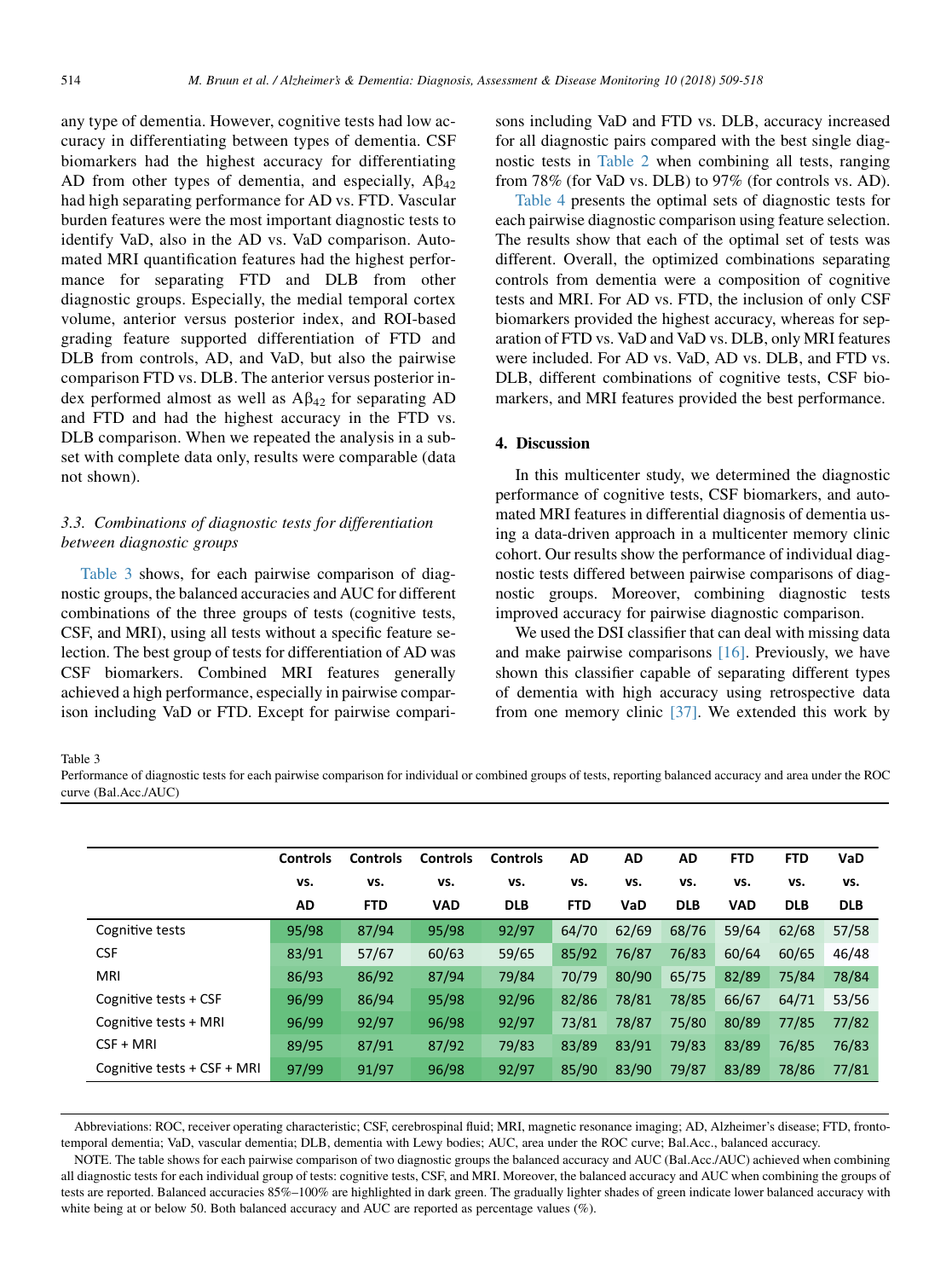<span id="page-6-0"></span>Table 4 The optimal sets of diagnostic tests for each pairwise comparison

| Pairwise comparison | Cognitive tests          | CSF                       | MRI                                                        | Bal.Acc./AUC |
|---------------------|--------------------------|---------------------------|------------------------------------------------------------|--------------|
| Controls vs. AD     | MMSE, Memory (recall)    |                           | ROI-based grading                                          | 95/99        |
| Controls vs. FTD    | MMSE, Animal fluency     |                           | Global VBM                                                 | 92/97        |
| Controls vs. VaD    | Animal fluency           |                           | Vascular burden, temporal cortex                           | 95/99        |
| Controls vs. DLB    | TMT-B, Memory (learning) |                           | ROI-based grading, anterior versus posterior index         | 94/98        |
| AD vs. FTD          |                          | $A\beta_{42}$ , p-tau     |                                                            | 88/93        |
| AD vs. VaD          | TMT-A                    | p-tau                     | Vascular burden, medial temporal cortex, ROI-based grading | 86/94        |
| AD vs. DLB          | Memory (recall), TMT-A   | $A\beta_{42}$ , total tau | ROI-based grading, temporal cortex                         | 82/88        |
| FTD vs. VaD         |                          |                           | Vascular burden, global TBM index                          | 89/96        |
| FTD vs. DLB         | TMT-A                    | $A\beta_{42}$             | Anterior versus posterior index                            | 84/90        |
| VaD vs. DLB         |                          |                           | Vascular burden                                            | 85/92        |

Abbreviations: AD, Alzheimer's disease; FTD, frontotemporal dementia; VaD, vascular dementia; DLB, dementia with Lewy bodies; MMSE, Mini–Mental State Examination; TMT, Trail Making Test;  $A\beta_{42}$ ,  $\beta$  amyloid 1–42; p-tau, tau phosphorylated at threonine 181; MRI, magnetic resonance imaging; VBM, voxel-based morphometry; TBM, tensor-based morphometry; CSF, cerebrospinal fluid; WMH, white matter hyperintensity; AUC, area under the receiver operating characteristic curve; Bal.Acc., balanced accuracy.

NOTE. The table shows the combinations of diagnostic tests that achieve the highest AUC in pairwise comparison of diagnostic groups.

NOTE. MRI: volumes are defined from image segmentations produced by a multi-atlas segmentation algorithm. ROI-based grading: based on hippocampus and frontal lobe regions ROI. Vascular burden: based on three features—volume of WMH, volume of cortical infarcts, and volume of lacunar infarcts. Anterior versus posterior index: index between anterior and posterior weighted volumes.

using the classifier to provide an overview of the individual and optimized combined performance of cognitive tests, CSF biomarkers, and automated MRI features with regard to discriminating the most common types of dementias in a larger multicenter data set.

Looking at the individual diagnostic tests, we found, as expected, that cognitive tests were most important for syndrome diagnosis, separating controls from dementia. Cognitive tests had little value in differentiating between the different dementia types, probably due to considerable overlap in clinical presentation within the diagnostic groups [\[8,38,39\].](#page-8-0) Furthermore, we found CSF biomarkers highly useful in separating AD from controls and other dementia types, but of little value when differentiating between VaD, DLB, and FTD, which is in line with observational studies and previous studies using the DSI classifier [\[37,40,41\].](#page-9-0) The higher accuracy of CSF biomarkers in the separation of AD from FTD, as compared with AD from DLB or VaD, is probably due to more frequent mixed neuropathology in the latter diagnoses [\[42\]](#page-9-0). Finally, most of the automated MRI features performed with high accuracy when separating controls and dementias. By definition, vascular burden was the best MRI feature to define VaD from all other diagnostic groups [\[27\].](#page-9-0) Furthermore, the anterior versus posterior index had a high accuracy for identifying FTD from AD and DLB. Moreover, global VBM and TBM indices and ROI-based grading features performed with some of the highest accuracies for DLB and FTD differentiations, in line with previous study [\[43\]](#page-9-0). These advanced imaging biomarkers are able to focus on the most relevant areas and local patterns extending the capacity of conventional volumetric features. They, however, also provide huge amounts of data. Previous studies have demonstrated that the highest increase in the diagnostic performance of MRI was achieved by selecting specific automated MRI features [\[27,44–46\].](#page-9-0)

When examining the combination of tests for pairwise differential diagnosis of dementias, we found that, especially, adding automated MRI features to either cognitive tests or CSF biomarkers increased the accuracy [\[47\]](#page-9-0). Moreover, we explored the optimal combination of diagnostic tests, which seem to improve the accuracies further, although performance results are slightly overestimated due to not applying cross-validation to this final analysis. Overall, only a few of the cognitive tests increased the accuracy and were selected for the optimal combinations between the diagnostic dementia groups. In line with the literature, combinations for separation of AD from other types of dementia showed dominance of CSF biomarkers [\[47\].](#page-9-0) Except for one pairwise comparison, automated MRI features were included in all optimized combinations of diagnostic tests. Predominantly, the selected MRI features were the more advanced features, such as VBM, TBM, vascular burden, anterior versus posterior index, and ROIbased grading features, rather than standard volumetric measures. The optimized combinations of diagnostic tests for comparison of AD vs. VaD and AD vs. DLB contained a higher number of diagnostic tests, which could be due to frequent overlap of neuropathology or the fact that few specific biomarkers are available for DLB [\[48\].](#page-9-0) Finally, we found all optimized diagnostic sets to be different stressing the importance and complexity of weighing and combining biomarkers and tests correctly in clinical practice.

The strengths of our study are the large multicenter cohort, containing patients diagnosed with the most frequent types of dementia. Furthermore, a standardized, thorough clinical workup of all patients in each center, and the fact that using multicenter data, adds to the generalizability of our results. We used data that were typical of memory clinics not optimized or imputed but varied and incomplete. Because we aimed to study biomarkers used in daily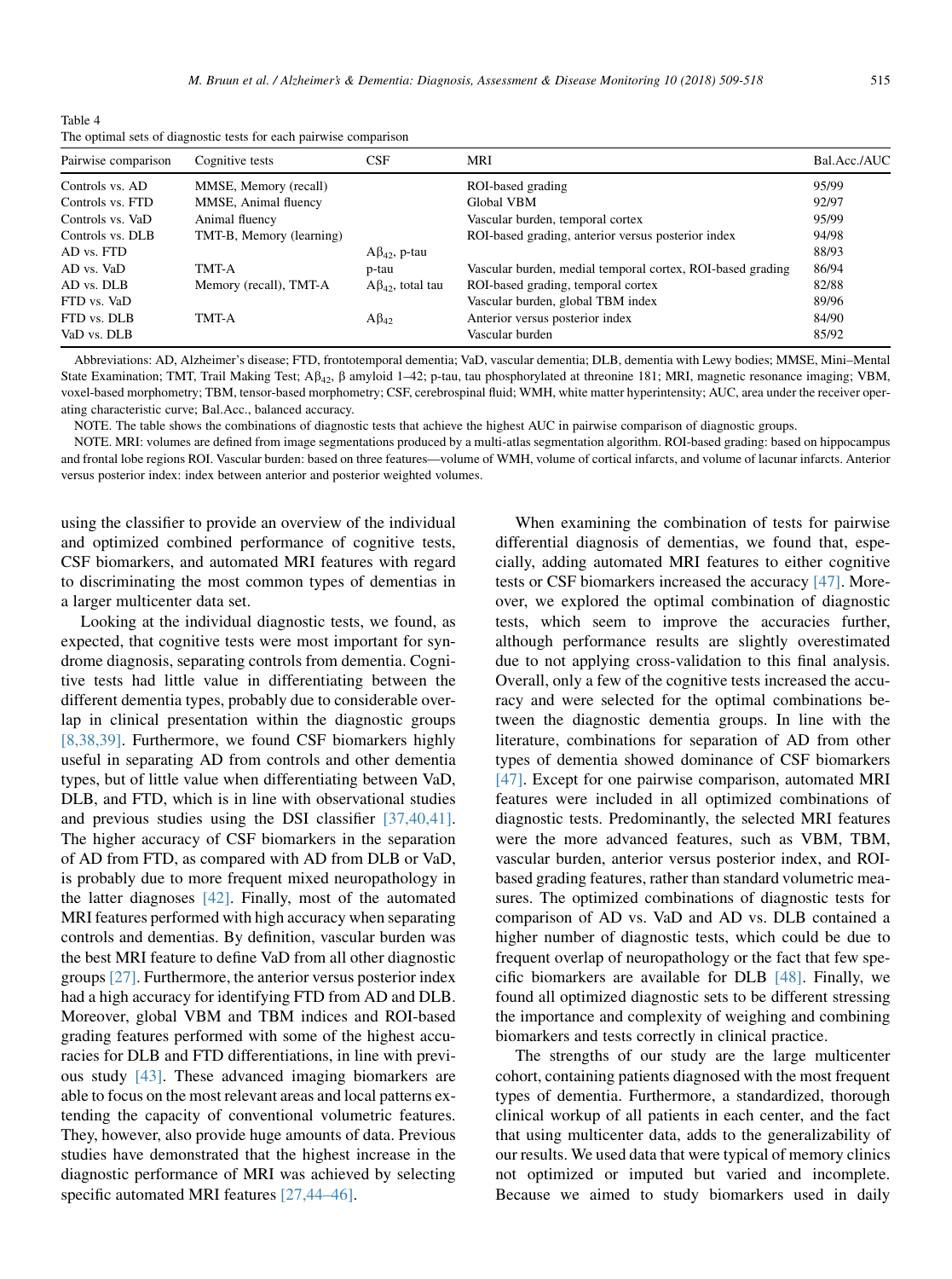practice, it is essential the analysis method can deal with missing data or data of suboptimal quality [\[37,40,49\].](#page-9-0)

One limitation of this study was that a comparable independent validation cohort was not available. Using crossvalidation may lead to overoptimistic accuracy estimates, but choosing either the Amsterdam Dementia Cohort or PredictND cohort as an independent cohort would have compromised the precision of accuracy estimates due to the relatively low number of patients with FTD, DLB, and VaD. Likewise, an independent cohort is also needed for validating the optimal combination of diagnostic tests defined by feature selection. However, the main purpose of the study was not to provide precise estimates about the diagnostic accuracy for different diagnostic comparisons but rather to present clinically useful information about how different diagnostic tests, alone or combined, contribute to differential diagnostics of dementia. Additional diagnostic tests, such as amyloid– and 18F-fluorodeoxyglucose–positron emission tomography, were not included in the study but could have provided even more insight into the performance of diagnostic tests. Another limitation is that generally 20%–40% of patients with dementia have more than one underlying pathologies that are accounted for neither in the clinical diagnosis nor the classifier [\[48\].](#page-9-0) This could presumably have underestimated the accuracy. The fact that clinical diagnosis was used as reference diagnosis is also associated with some constraints as agreement between clinical diagnosis and postmortem neuropathological diagnosis has been reported to be 70%–90% in dementias[\[50,51\].](#page-9-0) A confirmed neuropathological diagnosis would therefore have been preferable. Furthermore, cognitive tests and CSF biomarkers were used to determine the clinical diagnosis. However, the automated features were computed for this study and had not been used for clinical diagnosis. Finally, although FTD is a heterogenic disease including subtypes, behavioral variant FTD, semantic dementia, and progressive nonfluent aphasia were evaluated as one diagnostic group in this study. With a larger group of patients with FTD, it would be interesting to explore the performance of the diagnostic tests for each of these subtypes separately.

This study has important clinical implications; evidencebased medicine is struggling with the challenge of comparing multiple sources of data in differential diagnosis of dementia. Our study demonstrates how combinations of diagnostic tests for pairwise comparison of diagnostic groups can be studied using clinical decision support system, though, still based on group-level information. However, applying classifiers like this to the diagnostic assessment in clinical practice could assist clinicians in the simultaneous evaluation of a wide range of diagnostic tests while evaluating different types of dementia on a personalized level [\[19\].](#page-8-0)

In conclusion, based on a data-driven approach this research shows that different diagnostic tests have their distinct roles in differential diagnostics of dementias. Our results also indicate that combining different tests seems to increase accuracy in differentiating several diagnostic groups. Together with knowledge from conventional studies, these results could help clinicians to prioritize biomarkers and improve clinical practice for patients with dementia.

#### Acknowledgments

This project has received funding from the European Union's Seventh Framework Programme for research, technological development and demonstration under grant agreements no 611005 (PredictND). For development of the PredictND tool, the VTT Technical Research Center of Finland Ltd has received funding from European Union's Seventh Framework Programme for research, technological development, and demonstration under grant agreements 601055 (VPH-DARE@IT), 224328, and 611005. The PredictND consortium consisted of collaborates from the VTT Technical Research Center of Finland, GE Healthcare Ltd, Imperial College London, Alzheimer Europe, Alzheimer Center–VU University Medical Center, Amsterdam, the Netherlands, the Danish Dementia Research Center, Copenhagen University Hospital, Denmark, the Department of Gerontology and Geriatrics of the University of Perugia, "S. Maria della Misericordia" Hospital of Perugia, Italy, the Department of Neurology from the University of Eastern Finland.

Author disclosures: M. Bruun, H.F.M.R.-M., M. Baroni, L.G., A.W.L., A.M.R., T.U., A.T., D.R., M.v.G., K.S.R., G.W., P.M., and S.G.H. report no disclosures. F.B. is supported by the NIHR UCLH Biomedical Research Centre. H.S. has served in advisory boards for AC Immune, MSD, and Orion Pharma. P.S. has served as a consultant for Wyeth-Elan, Genentech, Danone, and Novartis and received funding for travel from Pfizer, Elan, Janssen, and Danone Research. J.L. and J.K. are shareholders in Combinostics Oy that owns the following IPR related to the patent: (1) J. Koikkalainen and J. Lotjonen—A method for inferring the state of a system, US7,840,510 B2, PCT/FI2007/ 050277. (2) J. Lotjonen, J. Koikkalainen, and J. Mattila— State Inference in a heterogeneous system, PCT/FI2010/ 050545, FI20125177. W.M.v.d.F. performs contract research for Biogen. Research programs of W.M.v.d.F. have been funded by ZonMW, NWO, EU-FP7, Alzheimer Nederland, CardioVascular Onderzoek Nederland, Stichting Dioraphte, Gieskes-Strijbis fonds, Boehringer Ingelheim, Piramal Neuroimaging, Roche BV, Janssen Stellar, and Combinostics. All funding is paid to her institution.

Authors' contributions: M. Bruun drafted the manuscript and analyzed/interpreted data. H.F.M.R.-M. drafted the manuscript and analyzed/interpreted data. J.K. revised the manuscript and analyzed/interpreted data. M. Baroni, L.G., A.W.L., F.B., A.M.R., T.U., A.T., D.R., M.v.G., K.S.F., G.W., P.M., and P.S. revised the manuscript and interpreted data. H.S. contributed to data acquisition and management and revision of the manuscript. J.L. revised the manuscript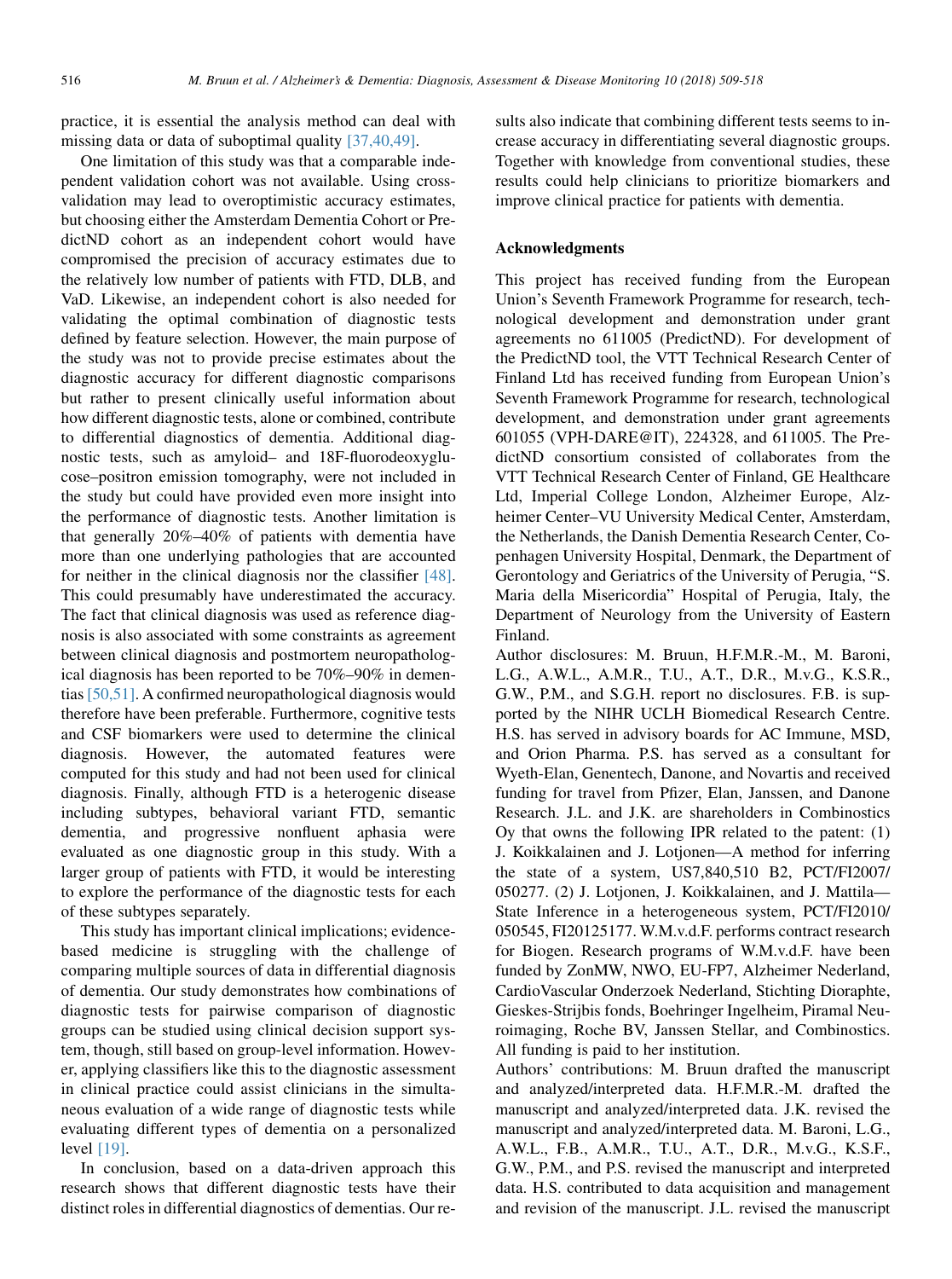<span id="page-8-0"></span>and analyzed/interpreted data. S.G.H. drafted the manuscript, analyzed/interpreted data, and supervised the project. W.M.v.d.F. drafted the manuscript, analyzed/interpreted data, and supervised the project.

## Supplementary data

Supplementary data related to this article can be found at <https://doi.org/10.1016/j.dadm.2018.07.003>.

## RESEARCH IN CONTEXT

- 1. Systematic review: We searched the literature using scientific databases focusing on biomarkers for differential dementia diagnostics and classifiers. Most studies focused on either two types of dementia or few types of diagnostic tests. There is a paucity of knowledge on combining biomarkers optimally in differential diagnosis of dementia in clinical practice.
- 2. Interpretation: Using a data-driven classifier, we demonstrated accuracies for individual performance and optimal combinations of cognitive tests, cerebrospinal fluid biomarkers, and automated magnetic resonance imaging–derived features for pairwise differential diagnosis of dementias, focusing on Alzheimer's disease, frontotemporal dementia, dementia with Lewy bodies, and vascular dementia. Through new machine learning–based technologies, our research provides a more holistic view of the combinatorial performance of diagnostic tests in clinical differential diagnostic dilemmas.
- 3. Future directions: This research shows that the optimal combinations of diagnostic tests differ for each pairwise separation of diagnostic groups. Future research should focus on confirming these optimal combinations and translate this knowledge into clinical practice.

## References

- [1] World Health Organization. Global action plan on the public health response to dementia 2017-2025. World Health Organization 2017:1–44. Available at: [http://www.who.int/mental\\_health/](http://www.who.int/mental_health/neurology/dementia/action_plan_2017_2025/en/) [neurology/dementia/action\\_plan\\_2017\\_2025/en/](http://www.who.int/mental_health/neurology/dementia/action_plan_2017_2025/en/).
- [2] [Lobo A, Launer LJ, Fratiglioni L, Andersen K, Di Carlo A,](http://refhub.elsevier.com/S2352-8729(18)30043-5/sref2) [Breteler MM, et al. Prevalence of dementia and major subtypes](http://refhub.elsevier.com/S2352-8729(18)30043-5/sref2) [in Europe: A collaborative study of population-based cohorts.](http://refhub.elsevier.com/S2352-8729(18)30043-5/sref2) [Neurologic Diseases in the Elderly Research Group. Neurology](http://refhub.elsevier.com/S2352-8729(18)30043-5/sref2)  $2000:54:84-9$
- [3] [McKhann GM, Knopman DS, Chertkow H, Hyman BT, Jack CR Jr,](http://refhub.elsevier.com/S2352-8729(18)30043-5/sref3) [Kawas CH, et al. The diagnosis of dementia due to Alzheimer's dis](http://refhub.elsevier.com/S2352-8729(18)30043-5/sref3)[ease: Recommendations from the National Institute on Aging-](http://refhub.elsevier.com/S2352-8729(18)30043-5/sref3)[Alzheimer's Association workgroups on diagnostic guidelines for Alz](http://refhub.elsevier.com/S2352-8729(18)30043-5/sref3)[heimer's disease. Alzheimers Dement 2011;7:263–9.](http://refhub.elsevier.com/S2352-8729(18)30043-5/sref3)
- [4] [Roman GC, Tatemichi TK, Erkinjuntti T, Cummings JL, Masdeu JC,](http://refhub.elsevier.com/S2352-8729(18)30043-5/sref4) [Garcia JH, et al. Vascular dementia: Diagnostic criteria for research](http://refhub.elsevier.com/S2352-8729(18)30043-5/sref4) [studies. Report of the NINDS-AIREN International Workshop.](http://refhub.elsevier.com/S2352-8729(18)30043-5/sref4) [Neurology 1993;43:250–60.](http://refhub.elsevier.com/S2352-8729(18)30043-5/sref4)
- [5] [Rascovsky K, Hodges JR, Knopman D, Mendez MF, Kramer JH,](http://refhub.elsevier.com/S2352-8729(18)30043-5/sref5) [Neuhaus J, et al. Sensitivity of revised diagnostic criteria for the behav](http://refhub.elsevier.com/S2352-8729(18)30043-5/sref5)[ioural variant of frontotemporal dementia. Brain 2011;134:2456–77.](http://refhub.elsevier.com/S2352-8729(18)30043-5/sref5)
- [6] [McKeith IG, Boeve BF, Dickson DW, Halliday G, Taylor JP,](http://refhub.elsevier.com/S2352-8729(18)30043-5/sref6) [Weintraub D, et al. Diagnosis and management of dementia with](http://refhub.elsevier.com/S2352-8729(18)30043-5/sref6) [Lewy bodies: Fourth consensus report of the DLB Consortium.](http://refhub.elsevier.com/S2352-8729(18)30043-5/sref6) [Neurology 2017;89:88–100.](http://refhub.elsevier.com/S2352-8729(18)30043-5/sref6)
- [7] [Smits LL, van Harten AC, Pijnenburg YA, Koedam EL, Bouwman FH,](http://refhub.elsevier.com/S2352-8729(18)30043-5/sref7) [Sistermans N, et al. Trajectories of cognitive decline in different types](http://refhub.elsevier.com/S2352-8729(18)30043-5/sref7) [of dementia. Psychol Med 2015;45:1051–9.](http://refhub.elsevier.com/S2352-8729(18)30043-5/sref7)
- [8] [Burrell JR, Piguet O. Lifting the veil: How to use clinical neuropsy](http://refhub.elsevier.com/S2352-8729(18)30043-5/sref8)[chology to assess dementia. J Neurol Neurosurg Psychiatr 2015;](http://refhub.elsevier.com/S2352-8729(18)30043-5/sref8) [86:1216–24](http://refhub.elsevier.com/S2352-8729(18)30043-5/sref8).
- [9] [Schoonenboom NS, Reesink FE, Verwey NA, Kester MI,](http://refhub.elsevier.com/S2352-8729(18)30043-5/sref9) [Teunissen CE, van de Ven PM, et al. Cerebrospinal fluid markers for](http://refhub.elsevier.com/S2352-8729(18)30043-5/sref9) [differential dementia diagnosis in a large memory clinic cohort.](http://refhub.elsevier.com/S2352-8729(18)30043-5/sref9) [Neurology 2012;78:47–54.](http://refhub.elsevier.com/S2352-8729(18)30043-5/sref9)
- [10] [Blennow K, Dubois B, Fagan AM, Lewczuk P, De Leon MJ,](http://refhub.elsevier.com/S2352-8729(18)30043-5/sref10) [Hampel H. Clinical utility of cerebrospinal fluid biomarkers in the](http://refhub.elsevier.com/S2352-8729(18)30043-5/sref10) [diagnosis of early Alzheimer's disease. Alzheimers Dement 2015;](http://refhub.elsevier.com/S2352-8729(18)30043-5/sref10) [11:58–69](http://refhub.elsevier.com/S2352-8729(18)30043-5/sref10).
- [11] [Burton EJ, Barber R, Mukaetova-Ladinska EB, Robson J, Perry RH,](http://refhub.elsevier.com/S2352-8729(18)30043-5/sref11) [Jaros E, et al. Medial temporal lobe atrophy on MRI differentiates Alz](http://refhub.elsevier.com/S2352-8729(18)30043-5/sref11)[heimer's disease from dementia with Lewy bodies and vascular cogni](http://refhub.elsevier.com/S2352-8729(18)30043-5/sref11)[tive impairment: A prospective study with pathological verification of](http://refhub.elsevier.com/S2352-8729(18)30043-5/sref11) [diagnosis. Brain 2009;132:195–203](http://refhub.elsevier.com/S2352-8729(18)30043-5/sref11).
- [12] [Koedam EL, Lehmann M, van der Flier WM, Scheltens P,](http://refhub.elsevier.com/S2352-8729(18)30043-5/sref12) [Pijnenburg YA, Fox N, et al. Visual assessment of posterior atrophy](http://refhub.elsevier.com/S2352-8729(18)30043-5/sref12) [development of a MRI rating scale. Eur Radiol 2011;21:2618–25.](http://refhub.elsevier.com/S2352-8729(18)30043-5/sref12)
- [13] [Rhodius-Meester HFM, Benedictus MR, Wattjes MP, Barkhof F,](http://refhub.elsevier.com/S2352-8729(18)30043-5/sref13) [Scheltens P, Muller M, et al. MRI visual ratings of brain atrophy and](http://refhub.elsevier.com/S2352-8729(18)30043-5/sref13) [white matter hyperintensities across the spectrum of cognitive decline](http://refhub.elsevier.com/S2352-8729(18)30043-5/sref13) [are differently affected by age and diagnosis. Front Aging Neurosci](http://refhub.elsevier.com/S2352-8729(18)30043-5/sref13) [2017;9:117](http://refhub.elsevier.com/S2352-8729(18)30043-5/sref13).
- [14] [Westman E, Muehlboeck JS, Simmons A. Combining MRI and](http://refhub.elsevier.com/S2352-8729(18)30043-5/sref14) [CSF measures for classification of Alzheimer's disease and predic](http://refhub.elsevier.com/S2352-8729(18)30043-5/sref14)[tion of mild cognitive impairment conversion. Neuroimage 2012;](http://refhub.elsevier.com/S2352-8729(18)30043-5/sref14) [62:229–38.](http://refhub.elsevier.com/S2352-8729(18)30043-5/sref14)
- [15] [Zhang D, Wang Y, Zhou L, Yuan H, Shen D. Multimodal classification](http://refhub.elsevier.com/S2352-8729(18)30043-5/sref15) [of Alzheimer's disease and mild cognitive impairment. Neuroimage](http://refhub.elsevier.com/S2352-8729(18)30043-5/sref15) [2011;55:856–67](http://refhub.elsevier.com/S2352-8729(18)30043-5/sref15).
- [16] [Mattila J, Koikkalainen J, Virkki A, van GM, Lotjonen J. Design and](http://refhub.elsevier.com/S2352-8729(18)30043-5/sref16) [application of a generic clinical decision support system for multiscale](http://refhub.elsevier.com/S2352-8729(18)30043-5/sref16) [data. IEEE Trans Biomed Eng 2012;59:234–40](http://refhub.elsevier.com/S2352-8729(18)30043-5/sref16).
- [17] [van der Flier WM, Pijnenburg YA, Prins N, Lemstra AW,](http://refhub.elsevier.com/S2352-8729(18)30043-5/sref17) [Bouwman FH, Teunissen CE, et al. Optimizing patient care and](http://refhub.elsevier.com/S2352-8729(18)30043-5/sref17) [research: The Amsterdam Dementia Cohort. J Alzheimers Dis 2014;](http://refhub.elsevier.com/S2352-8729(18)30043-5/sref17) [41:313–27](http://refhub.elsevier.com/S2352-8729(18)30043-5/sref17).
- [18] [van der Flier WM, Scheltens P. Amsterdam Dementia Cohort: Per](http://refhub.elsevier.com/S2352-8729(18)30043-5/sref18)[forming research to optimize care. J Alzheimers Dis 2018;](http://refhub.elsevier.com/S2352-8729(18)30043-5/sref18) [62:1091–111](http://refhub.elsevier.com/S2352-8729(18)30043-5/sref18).
- [19] [Bruun M, Gjerum L, Frederiksen KS, Rhodius-Meester HFM,](http://refhub.elsevier.com/S2352-8729(18)30043-5/sref19) [Baroni M, Lemstra E, et al. Data-driven diagnosis of dementia disor](http://refhub.elsevier.com/S2352-8729(18)30043-5/sref19)[ders: The predictND validation study. Alzheimers Dement 2017;](http://refhub.elsevier.com/S2352-8729(18)30043-5/sref19) [13:405–7](http://refhub.elsevier.com/S2352-8729(18)30043-5/sref19).
- [20] [Gorno-Tempini ML, Hillis AE, Weintraub S, Kertesz A, Mendez M,](http://refhub.elsevier.com/S2352-8729(18)30043-5/sref20) [Cappa SF, et al. Classification of primary progressive aphasia and its](http://refhub.elsevier.com/S2352-8729(18)30043-5/sref20) [variants. Neurology 2011;76:1006–14.](http://refhub.elsevier.com/S2352-8729(18)30043-5/sref20)